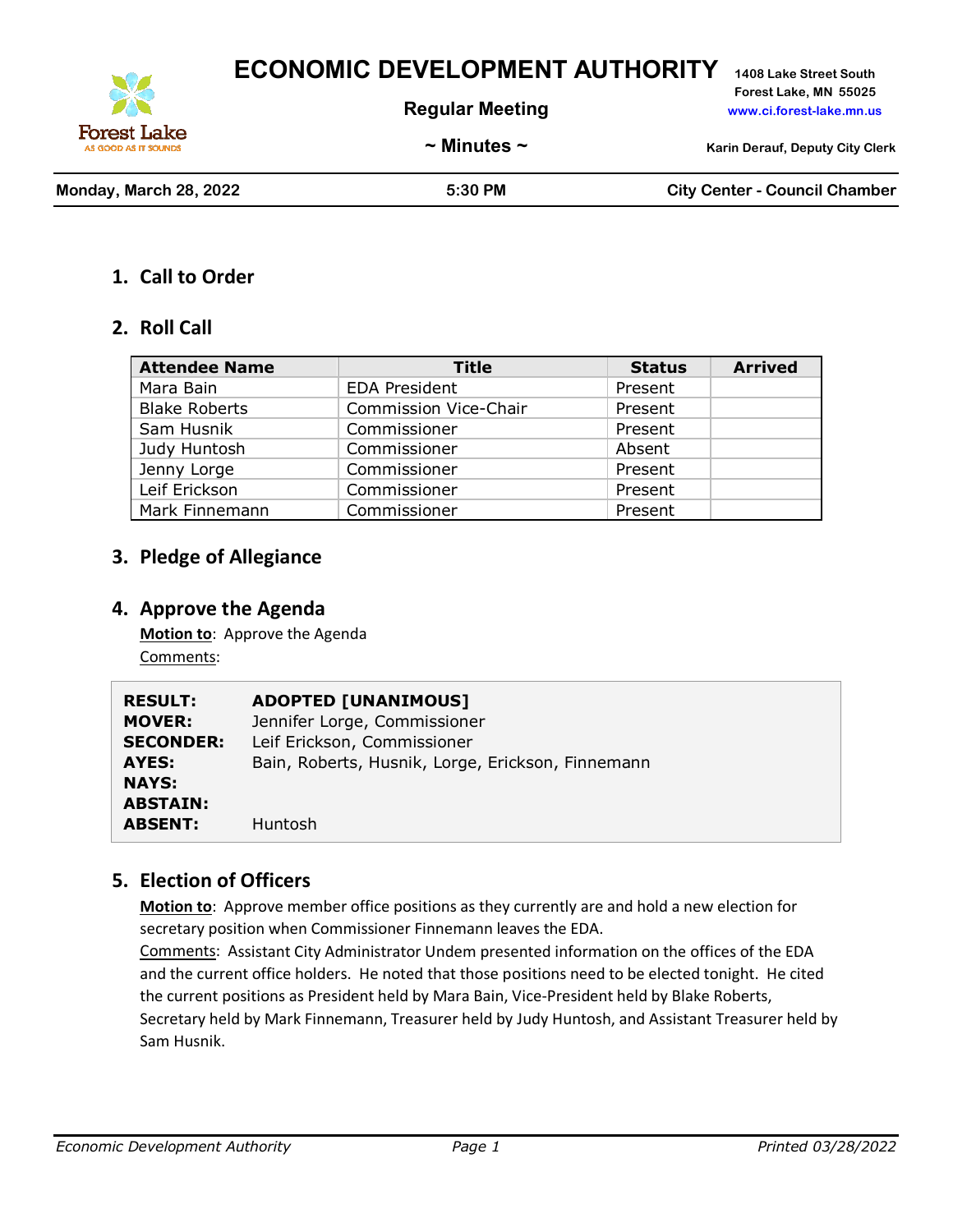# **ECONOMIC DEVELOPMENT AUTHORITY 1408 Lake Street South**



**Forest Lake, MN 55025 Regular Meeting www.ci.forest-lake.mn.us**

**~ Minutes ~ Karin Derauf, Deputy City Clerk**

**Monday, March 28, 2022 5:30 PM City Center - Council Chamber**

| <b>RESULT:</b>   | <b>ADOPTED [UNANIMOUS]</b>                        |
|------------------|---------------------------------------------------|
| <b>MOVER:</b>    | Sam Husnik, Commissioner                          |
| <b>SECONDER:</b> | Leif Erickson, Commissioner                       |
| AYES:            | Bain, Roberts, Husnik, Lorge, Erickson, Finnemann |
| <b>NAYS:</b>     |                                                   |
| <b>ABSTAIN:</b>  |                                                   |
| <b>ABSENT:</b>   | Huntosh                                           |

# **6. Approve EDA Meeting Minutes from March 14, 2022**

**Motion to**: Approve EDA Meeting Minutes from March 14, 2022 Comments:

| <b>RESULT:</b>   | <b>ADOPTED [4 TO 2]</b>       |
|------------------|-------------------------------|
| <b>MOVER:</b>    | Sam Husnik, Commissioner      |
| <b>SECONDER:</b> | Leif Erickson, Commissioner   |
| AYES:            | Bain, Husnik, Lorge, Erickson |
| <b>NAYS:</b>     |                               |
| <b>ABSTAIN:</b>  | Finnemann, Roberts            |
| <b>ABSENT:</b>   | Huntosh                       |

# **7. Downtown Plan Amendment I**

#### **Motion to:** Approve

Comments: Assistant City Administrator Undem provided a brief description of the Downtown Plan Amendment with a larger scope of work and additional fees. Commissioner Lorge asked what the additional information is. Assistant City Administrator Undem noted that there will be additional information for traffic and pedestrian flow along with parking requirements. Commissioner Finnemann expressed concern over the additional spending. Commissioner Roberts asked about the Gaughan block as the additional components to the Downtown Plan. City Administrator Casey commented that the City wants to ensure the Plan is cohesive with what has been discussed in engagement meetings and with the EDA. Assistant City Administrator Undem commented he doesn't anticipate the need to do any additional scoping for work other than Quadrant 1 and the Gaughan block. President Bain commented that she appreciates the discussion regarding the concern over additional spending on the scope of work, but also expressed that the City needs to take a deeper look at the pedestrian facilities, streetscape, and parking. She noted that she considers this an additional layer of detail that is necessary to development for the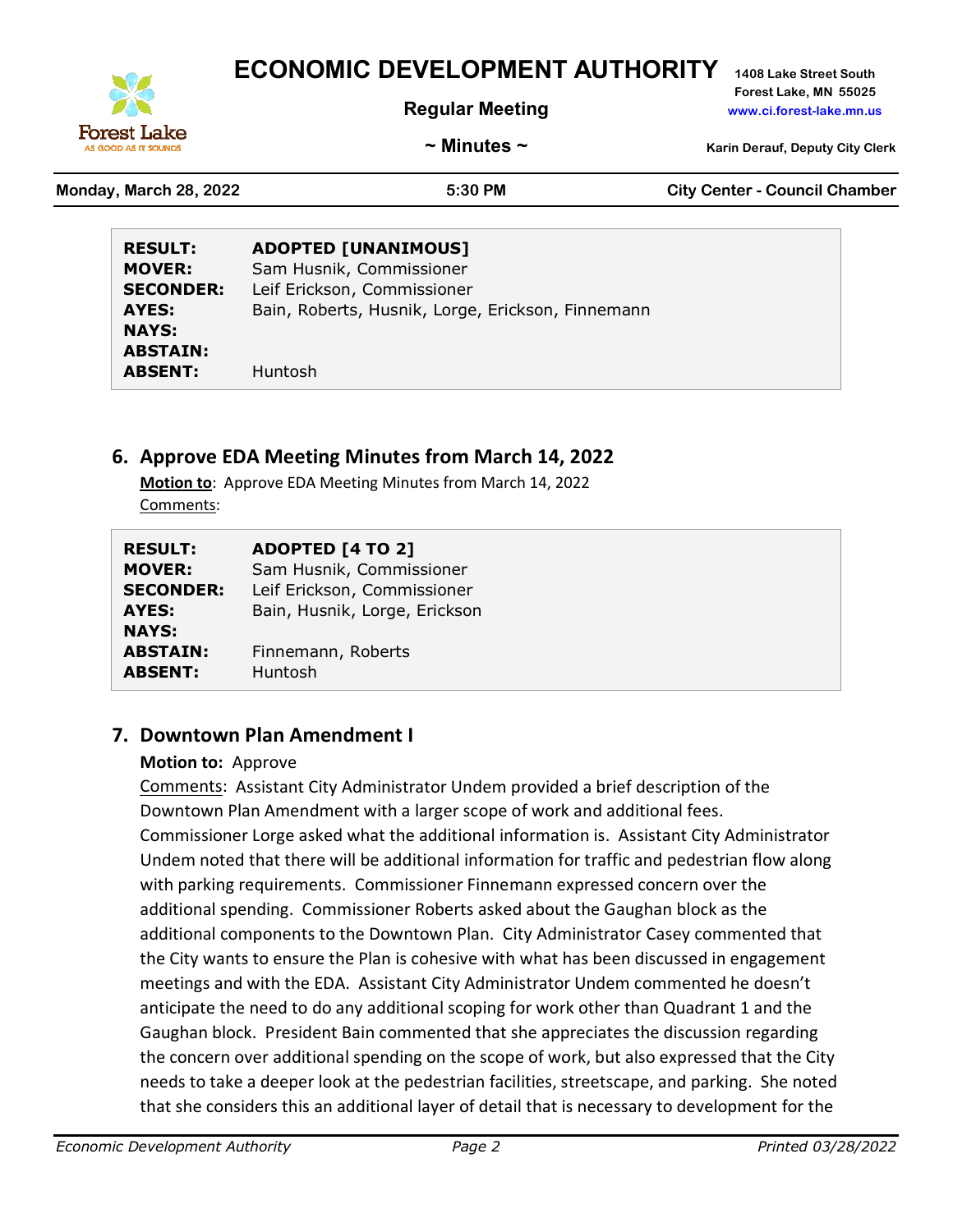

**~ Minutes ~ Karin Derauf, Deputy City Clerk**

**Monday, March 28, 2022 5:30 PM City Center - Council Chamber**

| Monday, March 28, 2022 |  |  |  |  |
|------------------------|--|--|--|--|
|------------------------|--|--|--|--|

**AS GOOD AS IT SOUN** 

downtown area. Assistant City Administrator Undem noted that there will be additional directives and deliverables. He commented that having a framework plan along with semifocused detail on the additional scope will show that the City has a long-term plan based on what the market dictates.

| <b>RESULT:</b>   | <b>ADOPTED [UNANIMOUS]</b>                        |
|------------------|---------------------------------------------------|
| <b>MOVER:</b>    | Mark Finnemann, Commissioner                      |
| <b>SECONDER:</b> | Sam Husnik, Commissioner                          |
| AYES:            | Bain, Roberts, Husnik, Lorge, Erickson, Finnemann |
| <b>NAYS:</b>     |                                                   |
| <b>ABSTAIN:</b>  |                                                   |
| <b>ABSENT:</b>   | <b>Huntosh</b>                                    |

# **8. City Development Update**

Comments: Assistant City Administrator Undem provided a list of city developments which included residential locations of Hidden Creek with approximately 125 single family housing units, Birchwood Estates with a total of 74 single family and detached townhome units, Goodview Preserve with 80 single family, detached and attached twin homes with homeowner management, the Shadow Creek Concept Plan, and Tietz Farm. For commercial development he mentioned Dignacare, the Target Store Amendment, and McDonalds façade improvements. City Engineer Goodman gave details on some of the residential developments and the status of each project.

# **9. Staff Updates**

## **a. Excipio Study**

Comments: Assistant City Administrator Undem provided an update on the Headwaters 123 property. He commented that he reached out to Excipio after Jeff retired and he noted that he will be having a conversation with Excipio in the 2<sup>nd</sup> quarter. Assistant City Administrator Undem commented that he spoke with Dan Peterson from CBRE to inquire about deliverables from Excipio and his recommendations on Excipio's ROI (Return on Investment). Commissioner Finnemann asked if the EDA will have Excipio or CBRE come in for a meeting with the EDA. Assistant City Administrator indicated that he will have Dan Peterson with CBRE in for discussions and noted that HKGI has indicated that the City is in a good position with the market right now.